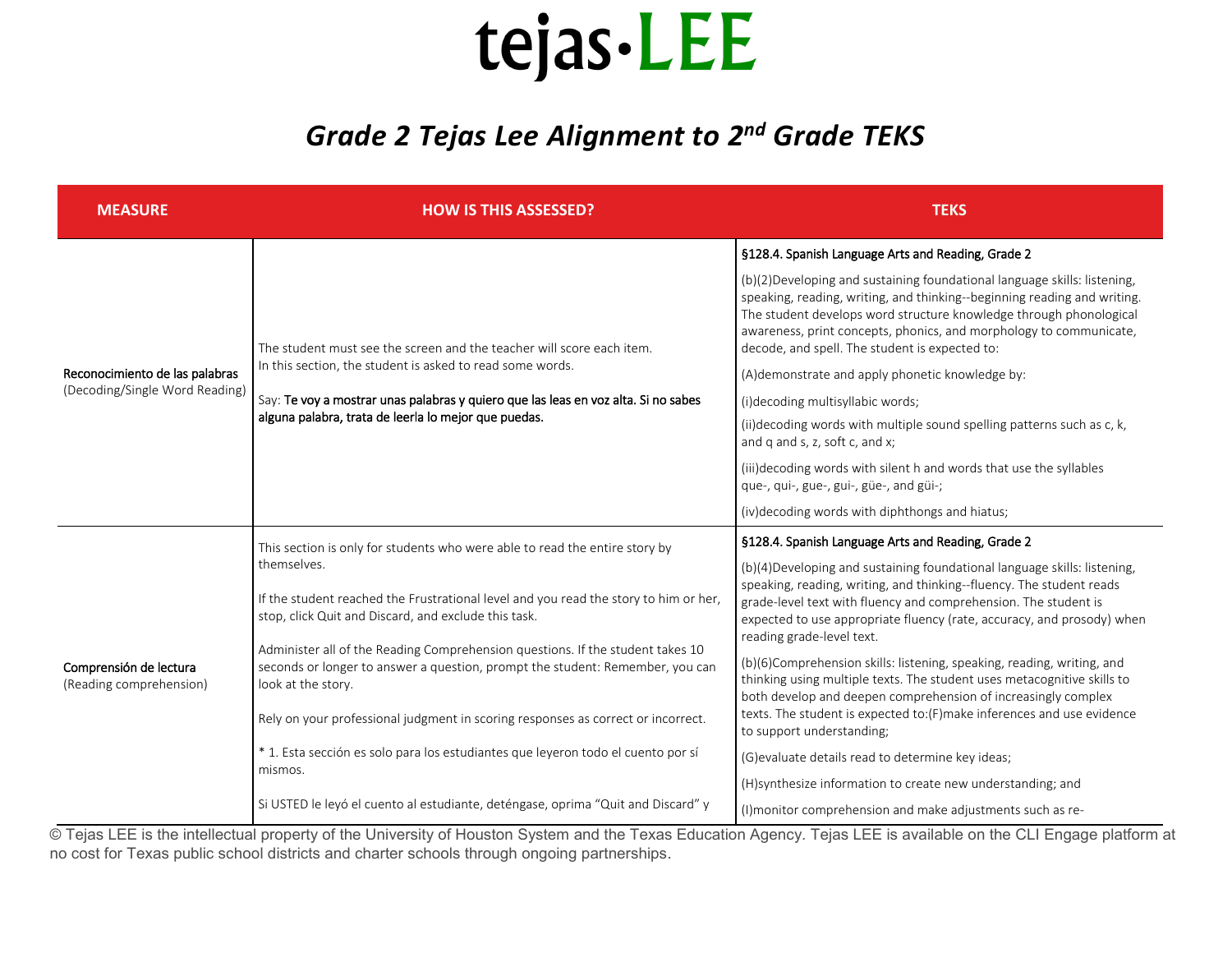## tejas - LEE

| <b>MEASURE</b>                             | <b>HOW IS THIS ASSESSED?</b>                                                                                                                                                                                                                                                                                                                                                                                                                                                                                                                                                                                                                                                                                      | <b>TEKS</b>                                                                                                                                                                                                                                                                                                                                                                       |
|--------------------------------------------|-------------------------------------------------------------------------------------------------------------------------------------------------------------------------------------------------------------------------------------------------------------------------------------------------------------------------------------------------------------------------------------------------------------------------------------------------------------------------------------------------------------------------------------------------------------------------------------------------------------------------------------------------------------------------------------------------------------------|-----------------------------------------------------------------------------------------------------------------------------------------------------------------------------------------------------------------------------------------------------------------------------------------------------------------------------------------------------------------------------------|
|                                            | excluya esta sección.                                                                                                                                                                                                                                                                                                                                                                                                                                                                                                                                                                                                                                                                                             | reading, using background knowledge, checking for visual cues, and<br>asking questions when understanding breaks down.                                                                                                                                                                                                                                                            |
|                                            |                                                                                                                                                                                                                                                                                                                                                                                                                                                                                                                                                                                                                                                                                                                   | (b)(7) Response skills: listening, speaking, reading, writing, and thinking<br>using multiple texts. The student responds to an increasingly<br>challenging variety of sources that are read, heard, or viewed. The<br>student is expected to:                                                                                                                                    |
|                                            |                                                                                                                                                                                                                                                                                                                                                                                                                                                                                                                                                                                                                                                                                                                   | (C)use text evidence to support an appropriate response.                                                                                                                                                                                                                                                                                                                          |
| Exactitud de lectura<br>(Reading accuracy) | For this task, you need a stopwatch and one copy of the Story Sheet. You will need<br>a Student Story Record Sheet for each student. Download resources at the Tejas<br>Lee Scoring Resources page.                                                                                                                                                                                                                                                                                                                                                                                                                                                                                                               |                                                                                                                                                                                                                                                                                                                                                                                   |
|                                            | Say: Ahora vas a leer un cuento llamado "El abuelo de Nico". Se trata de cómo se<br>divierte Nico con su abuelo. Lee este cuento en voz alta. Lee con atención para saber<br>de qué se trata. Luego te hare unas preguntas. Podrás ver el cuento mientras<br>contestas las preguntas. Empieza a leer con la primera palabra.<br>If the student is unable to read three or more words in the first sentence, or if the<br>student reads at the Frustrational Level (18 or more errors):                                                                                                                                                                                                                            | §128.4. Spanish Language Arts and Reading, Grade 2<br>(b)(4) Developing and sustaining foundational language skills: listening,<br>speaking, reading, writing, and thinking--fluency. The student reads<br>grade-level text with fluency and comprehension. The student is<br>expected to use appropriate fluency (rate, accuracy, and prosody) when<br>reading grade-level text. |
|                                            | 1. Exactitud de lectura: Marque en el cuadro la cantidad de errores Errores<br>Frustración 18 o más errores Instruccional De 8 a 17 errores Independiente 7 o<br>menos errores 2. Tiempo Min : Seg = Total (en seg.)                                                                                                                                                                                                                                                                                                                                                                                                                                                                                              |                                                                                                                                                                                                                                                                                                                                                                                   |
| Fluidez de lectura<br>(Reading fluency)    | For this task, you need a stopwatch and one copy of the Story Sheet. You will need<br>a Student Story Record Sheet for each student. Download resources at the Tejas<br>Lee Scoring Resources page.<br>Say: Ahora vas a leer un cuento llamado "El abuelo de Nico". Se trata de cómo se<br>divierte Nico con su abuelo. Lee este cuento en voz alta. Lee con atención para saber<br>de qué se trata. Luego te hare unas preguntas. Podrás ver el cuento mientras<br>contestas las preguntas. Empieza a leer con la primera palabra.<br>Place the Story Sheet in front of the student. Start the stopwatch when the student<br>reads the first word. As the student reads, mark errors on the Student Story Sheet. | §128.4. Spanish Language Arts and Reading, Grade 2<br>(b)(4)Developing and sustaining foundational language skills: listening,<br>speaking, reading, writing, and thinking--fluency. The student reads<br>grade-level text with fluency and comprehension. The student is expected<br>to use appropriate fluency (rate, accuracy, and prosody) when reading<br>grade-level text.  |

© Tejas LEE is the intellectual property of the University of Houston System and the Texas Education Agency. Tejas LEE is available on the CLI Engage platform at no cost for Texas public school districts and charter schools through ongoing partnerships.